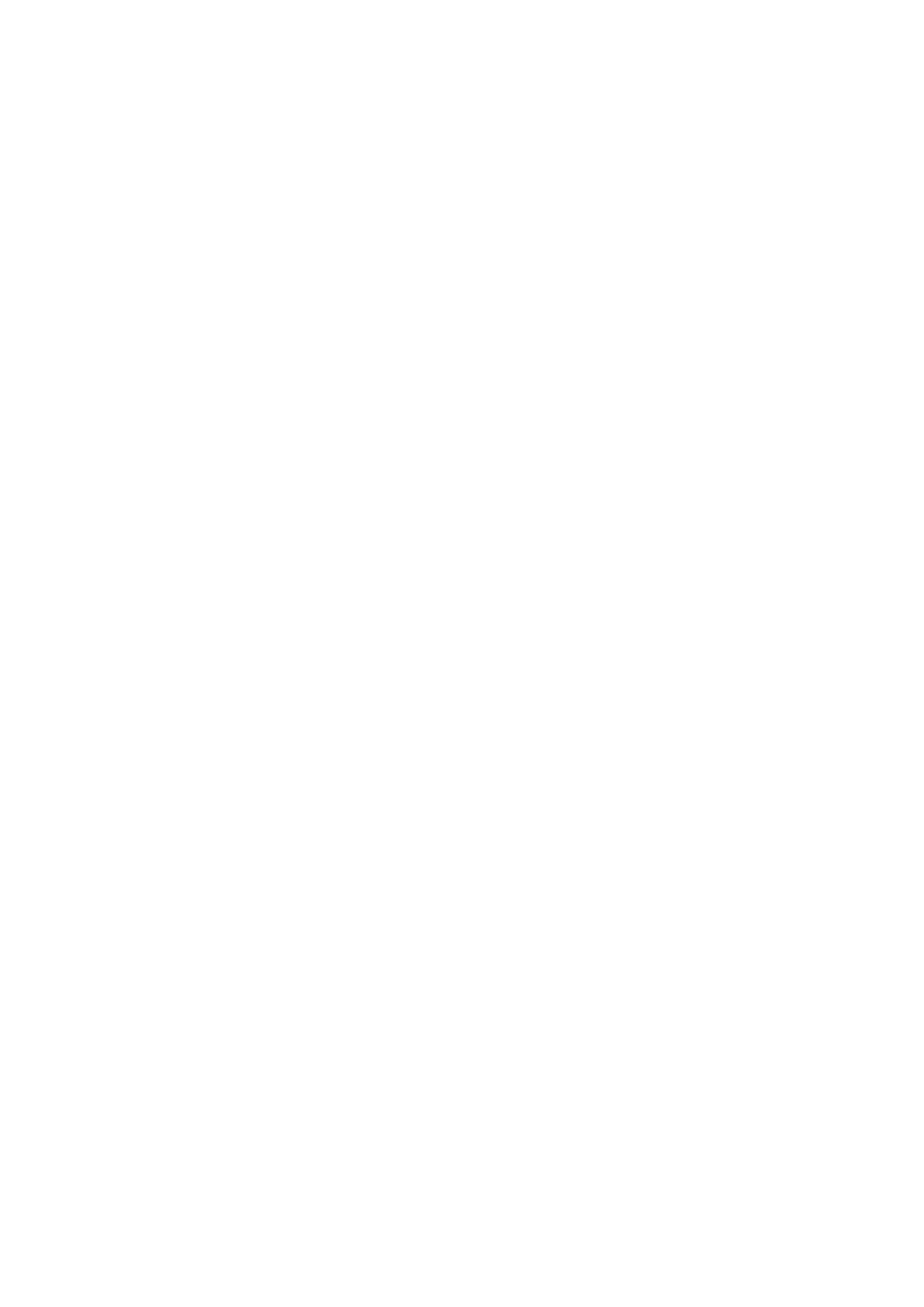## **Introduction**

We have produced this leaflet to help you understand the importance we place on gas safety in your home.

We aim to provide our tenants with homes that are safe, comfortable and well maintained.

The Gas Safety (Installation and Use) Regulations 1998 require housing associations to undertake a gas safety check of all its domestic gas appliances in all its rented homes on a minimum annual basis.

In addition, we will carry out a gas appliances service in conjunction with the gas safety check and complete any necessary repairs and replacements to appliances that are owned by us promptly.

In this leaflet, the use of 'you' applies to all of our tenant occupiers.

The use of 'us' or 'we' refers to Sandbourne Housing Association.

## **Annual gas safety check**

Under Gas Safety Regulations all appliances, including your own appliances, must be checked at least annually in relation to gas soundness, ventilation and flue provisions.

## **Definitions**

Gas appliances include: gas boilers, gas fires, gas cookers and hobs.

Gas fittings include: gas pipework, valves, regulators and meters, fittings apparatus and appliances designed for heating, lighting, cooking or other purposes.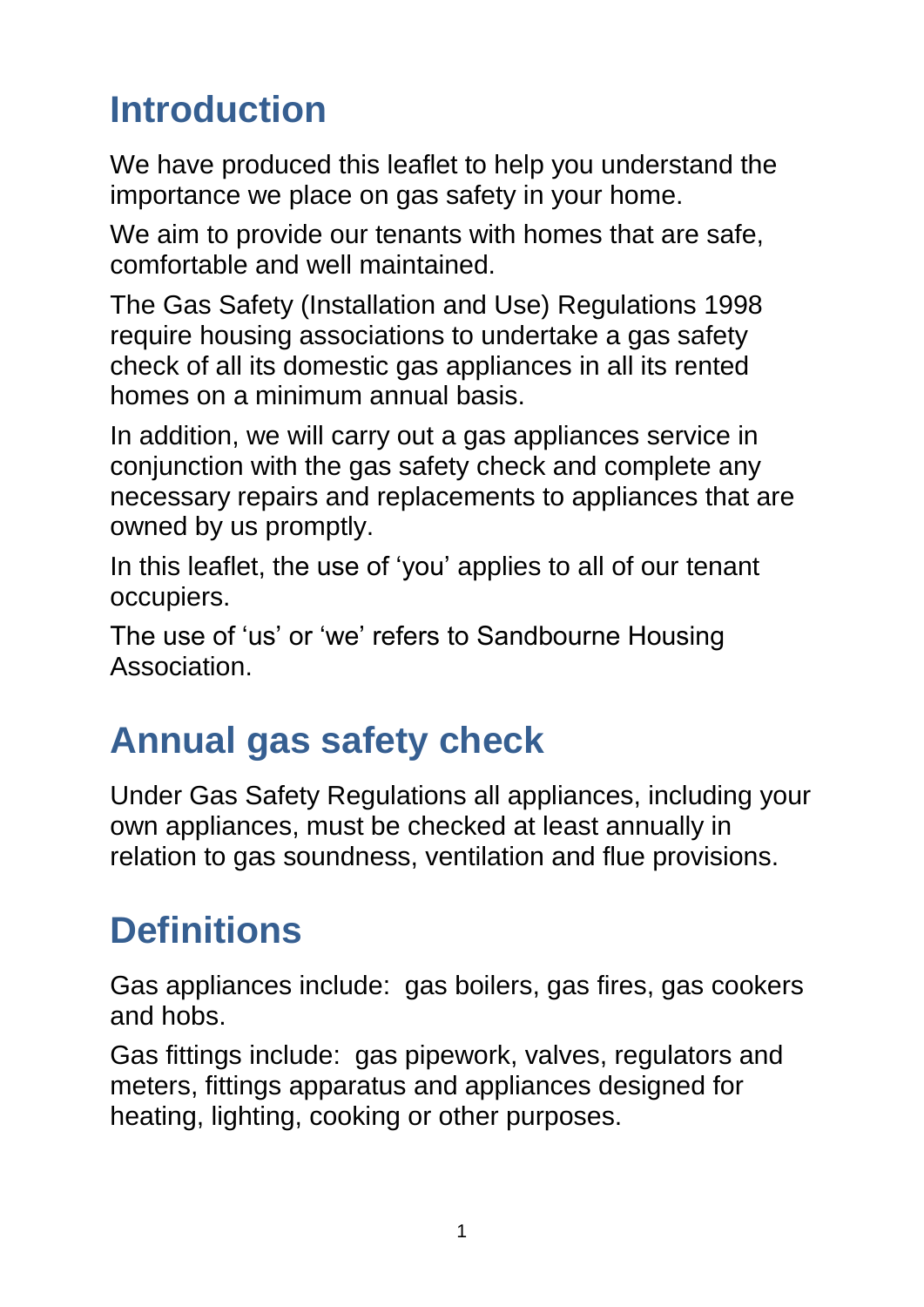## **Possible warning signs of unsafe gas appliances?**

The 'Gas Safe Register' has provided the following warning/tell-tell signs for when there might be a gas problem or unsafe gas appliances:

- Floppy yellow or orange flames on gas appliances, such as cookers, instead of a bright blue one
- Increased condensation inside windows
- The pilot light repeatedly going out or the boiler fails to light
- Black or sooty marks on or around your gas appliances
- Feeling unwell the main symptoms of carbon monoxide poisoning are: headaches, dizziness, nausea, breathlessness, collapse and loss of consciousness.

If you are one of our tenants, you should advise us of any issues so that we can get our contractors to check your home. However, if there is a problem and it is yours and not an appliance that we own, you will be liable for its repair/ replacement.

If you are a leaseholder or shared owner, then you should contact your own gas contractor to get your home checked.

#### **What are we required to do?**

All appliances that we own will be maintained to a safe standard by the contractors that we employ through the use of 'Gas Safe Register' gas installers along with a safety check. This must by law be at a maximum of 12 months since the last check and servicing.

We will, where reasonable, take into account our tenants' needs when scheduling gas safety checks, services and repairs. These will normally be undertaken during our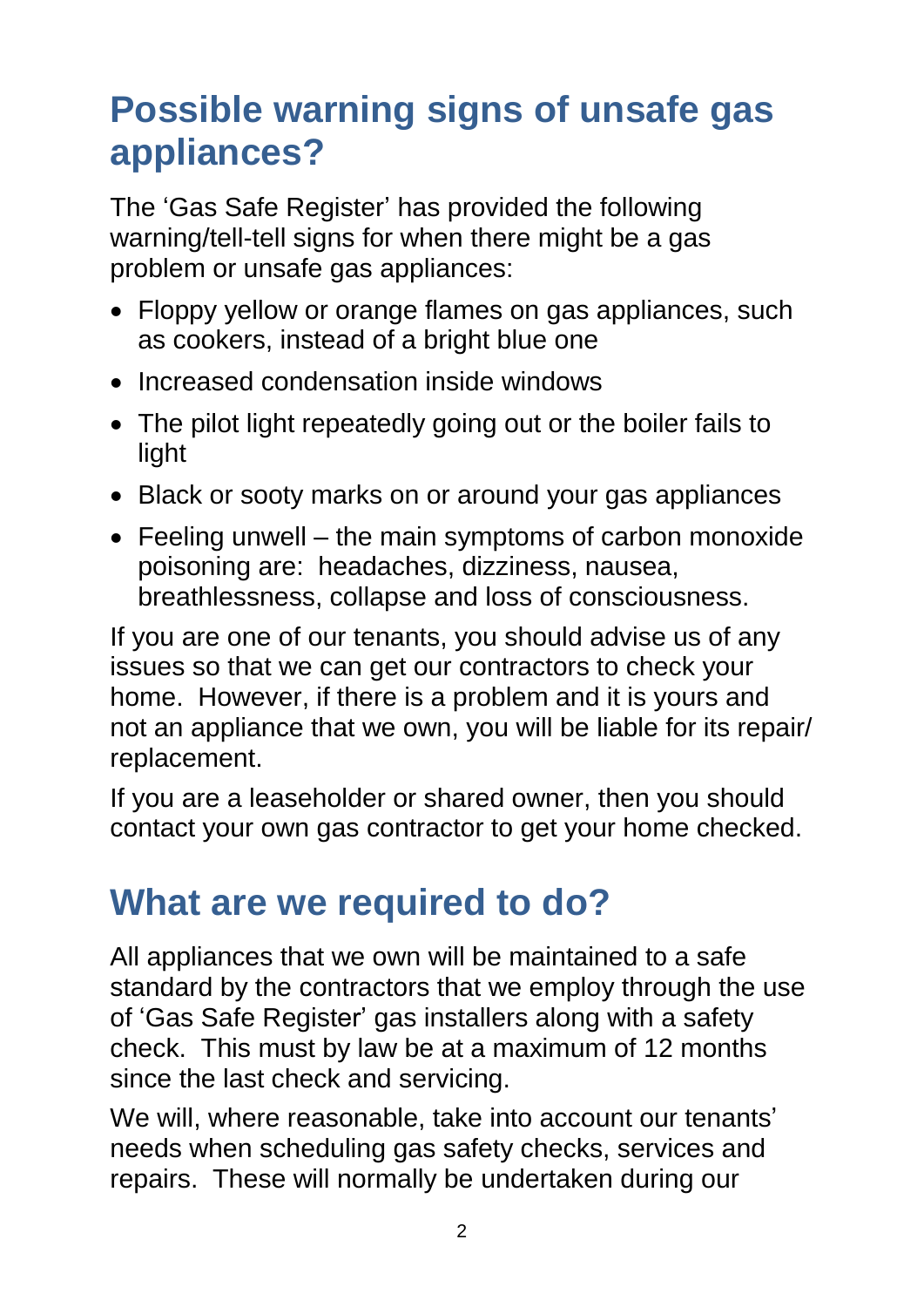normal working hours/days. Appointments can also be made with our contractors on Saturday mornings, if required.

Unless it is an emergency, eg suspected gas leak, we, our contractor, or the emergency services, will only enter your home if there is a responsible adult present.

#### **What will we do?**

We will take all reasonable steps to achieve access and complete a gas safety check. However, in incidents where access to the property cannot reasonably be obtained or is refused by the occupier, we will urgently pursue legal action, as necessary, in order to fulfil our legal obligations as a landlord.

Failure to allow access to undertake this work is a very serious breach of your tenancy and could result in you being subject to an injunction requiring you to allow access and/or you losing your home.

Where an appliance owned by us is found to be unsafe as a result of wilful neglect or damage, the tenant will be responsible for repair or replacement of the item damaged.

When the appliance is owned by us, we reserve the right to carry out the necessary work and recharge the costs to the tenant, in line with the Rechargeable Repairs Policy and procedures.

If you refuse to give us reasonable access to undertake the gas safety check and servicing to your home, and that exceeds 12 months since it last occurred, we will take urgent legal action against you with the aim to ensure the safety check is completed as a matter of urgency. This is to ensure your safety, that of your home, your neighbours and their homes.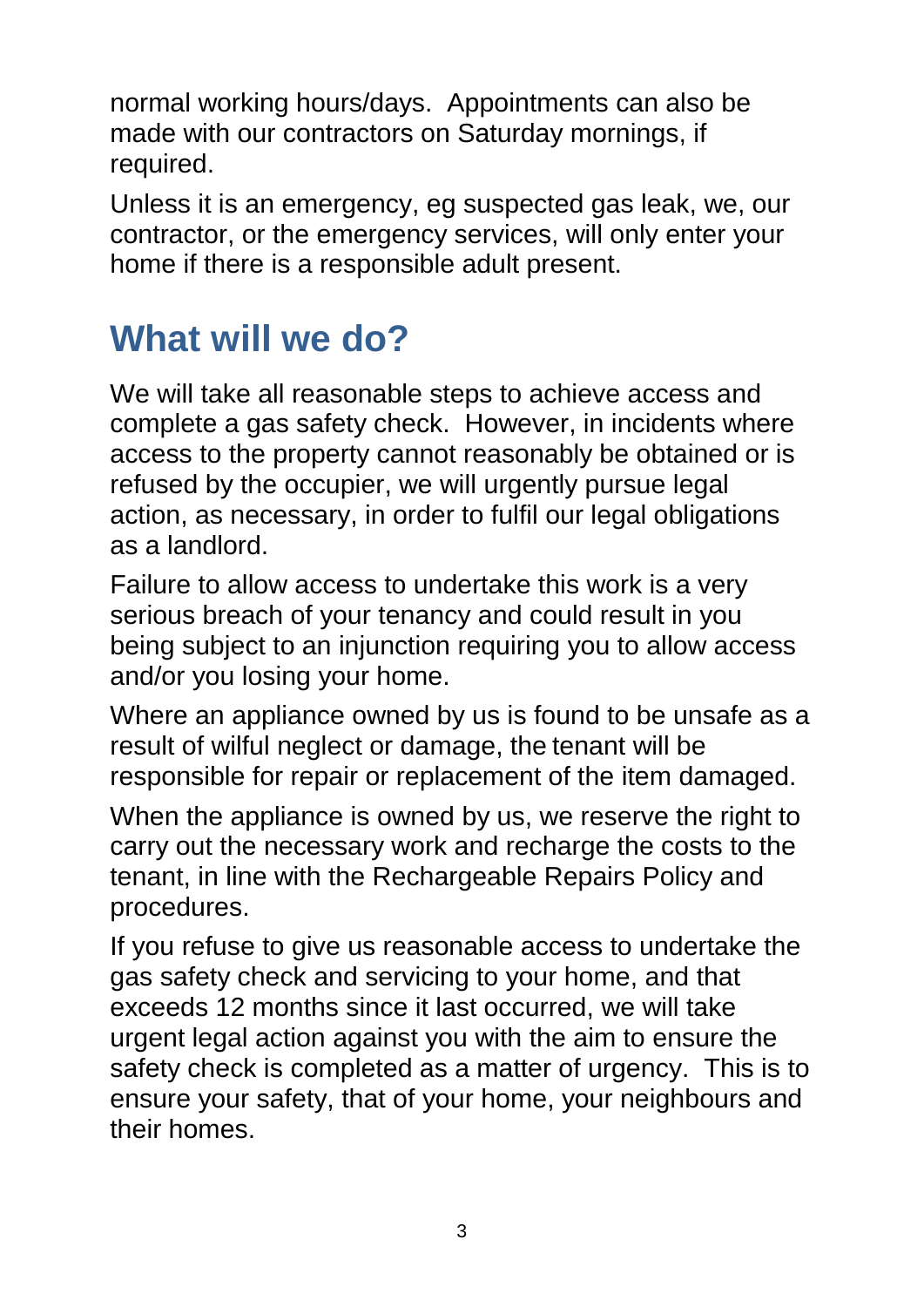## **What won't we do**

We are not responsible for paying your own individual gas bills.

We will not pay for or take any responsibility for any repairs to, or replacement of, any appliance that you have installed yourself, eg a gas cooker or fire, even if we find it to be unsafe and have by law to disconnect it.

If you refuse to let us disconnect any unsafe appliance you are breaking the law and we will be obliged to report this to TRANSCO (or the equivalent organisation) who have a right to enter your home, without your consent, to make the gas supply and appliance safe. This is also a very serious breach of your tenancy and could result in you being subject to an injunction and losing your home.

#### **What do we expect from you?**

We greatly appreciate your co-operation in allowing us prompt access to your home to undertake the gas safety check and any servicing or repairs that may be required. This is to ensure your safety, that of your home, your neighbours and their homes.

#### **Need more information?**

For further information:

You can write to us at our registered office:

Beech House, 28-30 Wimborne Road, Poole, BH15 2BU

Email us on: [info@sandbourne.org.uk](mailto:info@sandbourne.org.uk)

Use our website: www.[sandbournehousingassociation.org.uk](http://www.sandbournehousingassociation.org.uk/)

Telephone us on: 01202 671222